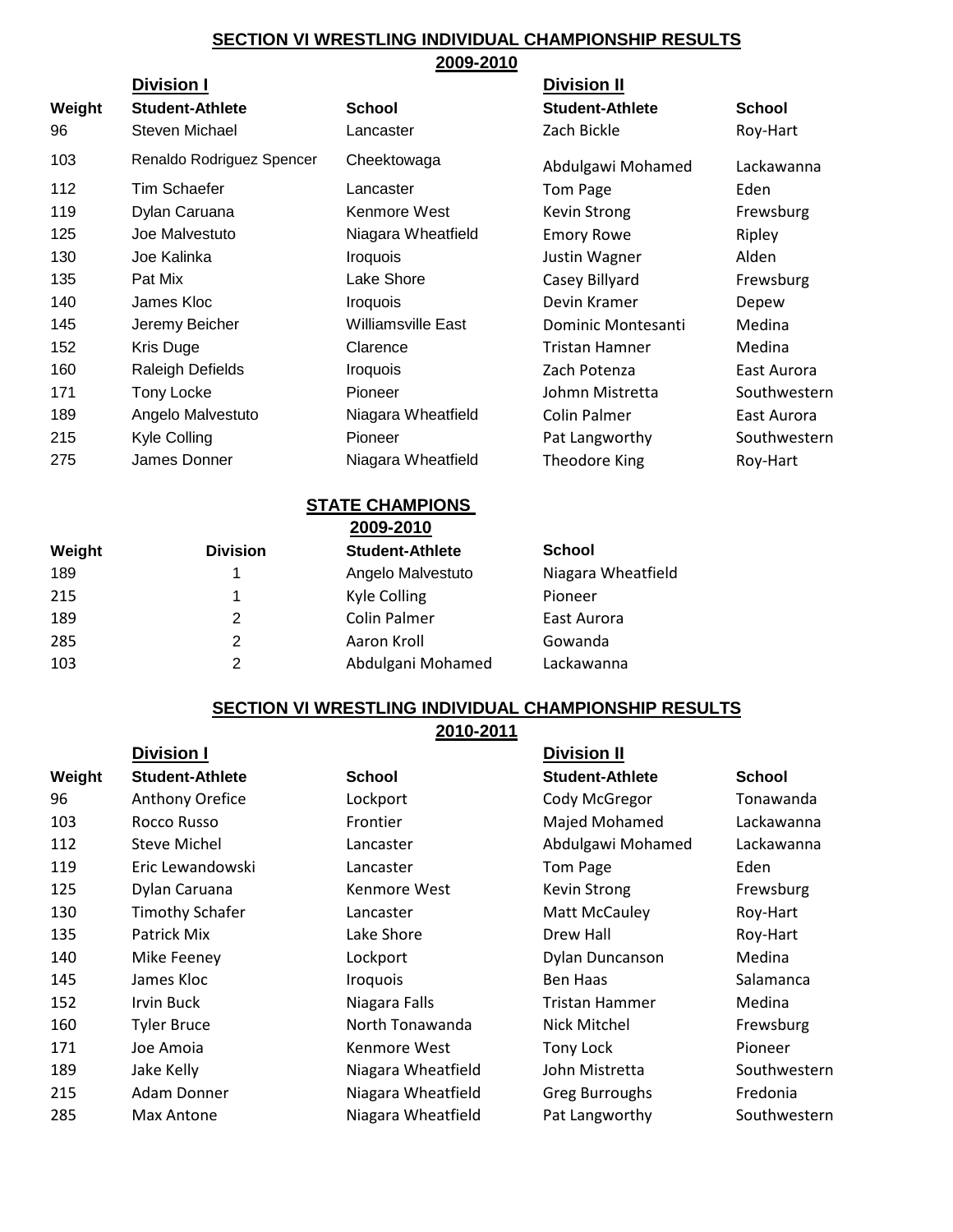# **STATE CHAMPIONS**

**2010-2011**

| Weight | <b>Division</b> | <b>Student-Athlete</b> | School                        |
|--------|-----------------|------------------------|-------------------------------|
| 145    |                 | Jim Kloc               | <i><u><b>Iroquois</b></u></i> |
| 145    |                 | Ben Haas               | Salamanca                     |

## **SECTION VI WRESTLING INDIVIDUAL CHAMPIONSHIP RESULTS**

### **2011-2012**

|        | <b>Division I</b>      |                     | Division II            |               |
|--------|------------------------|---------------------|------------------------|---------------|
| Weight | <b>Student-Athlete</b> | <b>School</b>       | <b>Student-Athlete</b> | <b>School</b> |
| 99     | <b>Tyler Hartinger</b> | Lancaster           | Dylan Lundmark         | Southwestern  |
| 103    | Anthony Orefice        | Lockport            | Drew Marra             | Olean         |
| 112    | Kellen Devlin          | Amherst             | Ryan Kromer            | Lew-Port      |
| 120    | Rocco Russo            | Frontier            | Dakota Gardner         | Fredonia      |
| 126    | Dylan Caruana          | Kenmore West        | Renaldo Rodriguez      | Cheektowaga   |
| 132    | Eric Lewandowski       | Lancaster           | Tom Page               | Eden          |
| 138    | Mike Feeny             | Lockport            | Jake Baer              | Olean         |
| 145    | James kloc             | <b>Iroquois</b>     | Jake Baer              | Olean         |
| 152    | Luke Falzone           | Williamsville South | Ben Haas               | Salamanca     |
| 160    | Joseph Catalano        | Lake Shore          | Zach Buckley           | Fredonia      |
| 170    | Anthony Liberatore     | Williamsville South | Nick Mitchell          | Frewsburg     |
| 182    | Will Bickelmann        | Williamsville East  | Tony Lock              | Pioneer       |
| 195    | Will Bickelmann        | Williamsville East  | John Nickerson         | Maple Grove   |
| 220    | Max Antone             | Niagara Wheatfield  | <b>Austin Blackley</b> | <b>Barker</b> |
| 285    | Brandon Lathrop        | Kenmore West        | Matt Montesanti        | Medina        |

### **Weight Division Student-Athlete 1** 1 Jim Kloc **II** Iroquois 182 2 Tony Lock Pioneer 152 2 Ben Haas Salamanca **School STATE CHAMPIONS 2011-2012**

## **SECTION VI WRESTLING INDIVIDUAL CHAMPIONSHIP RESULTS**

**2012-2013**

|        | <b>Division I</b>      |                     | <b>Division II</b>        |                           |
|--------|------------------------|---------------------|---------------------------|---------------------------|
| Weight | <b>Student-Athlete</b> | <b>School</b>       | <b>Student-Athlete</b>    | <b>School</b>             |
| 99     | Donny McCoy            | Niagara Falls       | Ryan Hetrick              | Southwestern              |
| 106    | Ryan Burns             | Clarence            | <b>Brad Bihler</b>        | Maple Grove               |
| 113    | Shane Helbig           | Niagara Wheatfield  | <b>Andrew Shommers</b>    | Lew-Port                  |
| 120    | <b>Steve Michel</b>    | Lancaster           | Kellen Devlin             | Amherst                   |
| 126    | Rocco Russo            | Frontier            | <b>Brandon Muntz</b>      | Falconer                  |
| 132    | Marcus Popp            | Niagara Wheatfield  | Renaldo Rodriguez-Spencer | Cheektowaga               |
| 138    | Danny Graham           | West Seneca East    | Dan Reagen                | Lew-Port                  |
| 145    | Eric Lewandowski       | Lancaster           | Drew Hull                 | Roy-Hart                  |
| 152    | Nate Schwab            | Clarence            | Alex Smythe               | Eden                      |
| 160    | Jake Weber             | Clarence            | Gunnar VanCuren           | Portville                 |
| 170    | Andrew Paulsen         | <b>Iroquois</b>     | Zach Buckley              | Fredonia                  |
| 182    | Anthony Liberatore     | Williamsville South | Austin Lynn               | Frewsburg                 |
| 195    | James Empfield         | Lancaster           | Matt Booth                | <b>Catt Little Valley</b> |
| 220    | <b>Marshall Taylor</b> | Lockport            | Chris Saden               | Fredonia                  |
| 285    | Nate Ward              | Clarence            | Matt Montesanti           | Medina                    |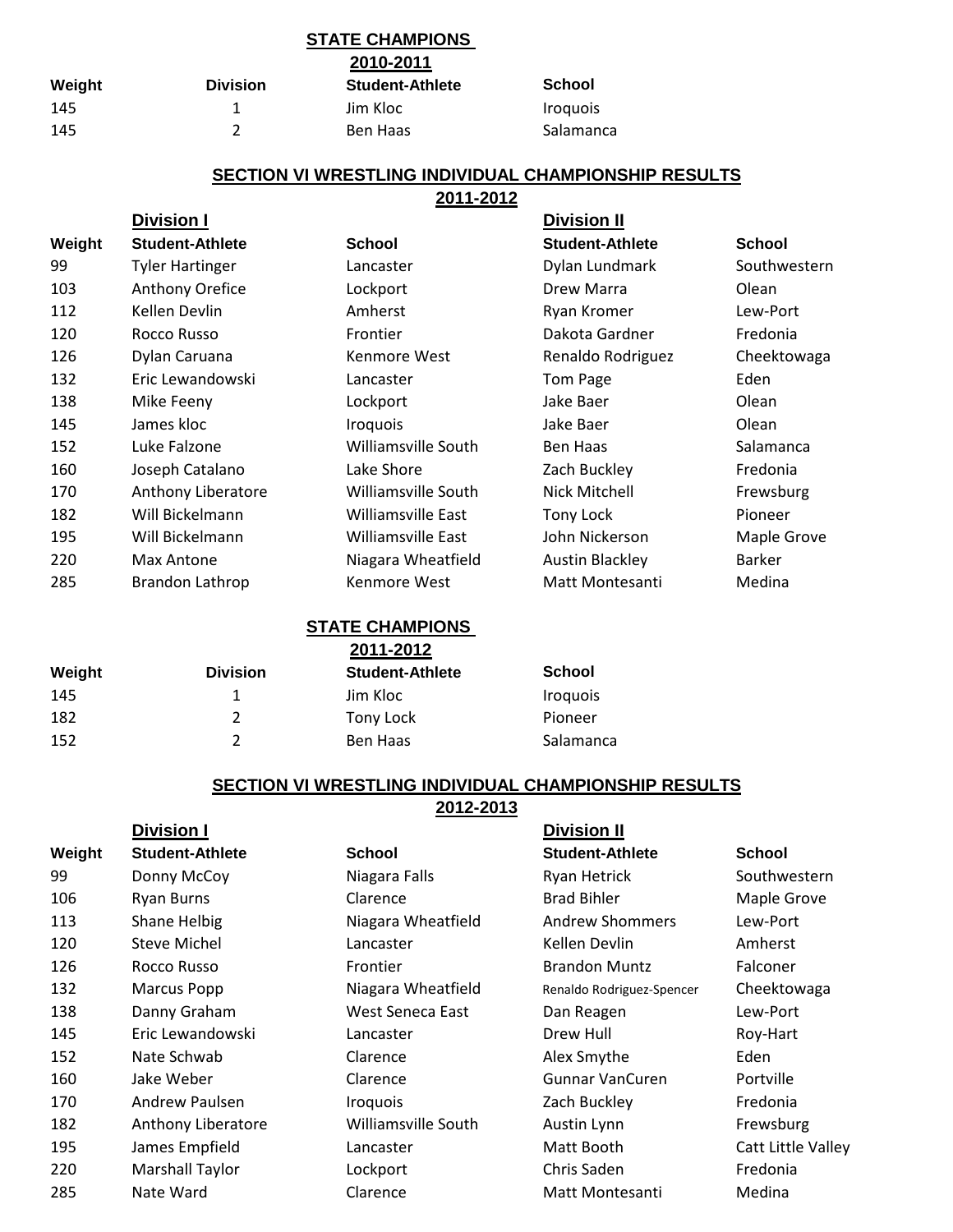# **STATE CHAMPIONS**

**2012-2013**

| Weight | <b>Division</b> | <b>Student-Athlete</b>    | School      |
|--------|-----------------|---------------------------|-------------|
| 132    |                 | Renaldo Rodriguez-Spencer | Cheektowaga |
| 145    |                 | Drew Hull                 | Rov-Hart    |

## **SECTION VI WRESTLING INDIVIDUAL CHAMPIONSHIP RESULTS**

|        | 2013-2014              |                               |                        |                |  |
|--------|------------------------|-------------------------------|------------------------|----------------|--|
|        | <b>Division I</b>      |                               | <b>Division II</b>     |                |  |
| Weight | <b>Student-Athlete</b> | <b>School</b>                 | <b>Student-Athlete</b> | <b>School</b>  |  |
| 99     | Dylan Arena            | Clarence                      | Johnny Fiebelkorn      | Akron          |  |
| 106    | Jerome Carter          | Niagara Falls                 | <b>Hector Colom</b>    | <b>Dunkirk</b> |  |
| 113    | Anthony Argentieri     | Kenmore West                  | <b>Tito Colom</b>      | <b>Dunkirk</b> |  |
| 120    | <b>Tristan Almeter</b> | <i><u><b>Iroquois</b></u></i> | <b>Andrew Marra</b>    | Olean          |  |
| 126    | Anthony Orefice        | Lockport                      | Kellen Devlin          | Amherst        |  |
| 132    | John Freda             | Williamsville North           | Cody McGregor          | Tonawanda      |  |
| 138    | Rocco Russo            | Frontier                      | Dakota Gardner         | Fredonia       |  |
| 145    | Kirk Feeney            | Lockport                      | <b>Andrew Shomers</b>  | Lew-Port       |  |
| 152    | Andrew Paulsen         | <b>Iroquois</b>               | Brian Westerdahl       | Maple Grove    |  |
| 160    | Nate Schwab            | Clarence                      | Alex Smythe            | Eden           |  |
| 170    | Kjake Weber            | Clarence                      | <b>Kyle Ross</b>       | Falconer       |  |
| 182    | Jason Vranic           | Niagara Wheatfield            | marquis Buchhanon      | <b>Dunkirk</b> |  |
| 195    | James Empfield         | Lancaster                     | <b>Trevor Spicer</b>   | Frewsburg      |  |
| 220    | Marshall Taylor        | Lockport                      | <b>Tyler Hall</b>      | East Aurora    |  |
| 285    | Luke Catalano          | Unknown                       | Eric Feitshans         | Alden          |  |

#### **STATE CHAMPIONS 2013-2014**

|        |                 | 2013-2014              |               |  |
|--------|-----------------|------------------------|---------------|--|
| Weight | <b>Division</b> | <b>Student-Athlete</b> | <b>School</b> |  |
| 126    |                 | Kellen Devlin          | Amherst       |  |

## **SECTION VI WRESTLING INDIVIDUAL CHAMPIONSHIP RESULTS**

**2014-2015**

|        | <b>Division I</b>      |                    | <b>Division II</b>       |                       |
|--------|------------------------|--------------------|--------------------------|-----------------------|
| Weight | <b>Student-Athlete</b> | <b>School</b>      | <b>Student-Athlete</b>   | <b>School</b>         |
| 99     | Mitch Seaver           | Lockport           | Zach Braddell            | Tonawanda             |
| 106    | Warren McDougald       | Niagara Wheatfield | AJ Putt                  | Maple Grove           |
| 113    | Ryan Burns             | Clarence           | Johnny Fiebelkorn        | Akron                 |
| 120    | Donny McCoy            | Niagara Falls      | Ryan Hetrick             | Maple Grove           |
| 126    | Connor Day             | <b>Iroquois</b>    | Kellen Devlin            | Amherst               |
| 132    | <b>Freddie Eckles</b>  | Lake Shore         | Cody McGregor            | Tonawanda             |
| 138    | Tristan Almeter        | <b>Iroquois</b>    | Nick Hudson              | Chautauqua Lake       |
| 145    | Kyle Liuzzo            | Jamestown          | Jed Micek                | Maple Grove           |
| 152    | Kirk Feeney            | Lockport           | <b>Andrew Shomers</b>    | Lew-Port              |
| 160    | Dylan Lundmark         | Jamestown          | Brian Westerdahl         | Maple Grove           |
| 170    | Nate Schwab            | Clarence           | Howie Nolan              | Maple Grove           |
| 182    | Ryan Schlager          | Clarence           | Alex Kelly               | Catt Little Valley/PV |
| 195    | Mitch Currey           | Kenmore West       | Mason Hoose              | Southwestern          |
| 220    | Ryan Garner            | Niagara Falls      | Tyler Hall               | East Aurora           |
| 285    | Laith Alsous           | Lew-Port           | <b>Richard Duermeyer</b> | Starpoint             |